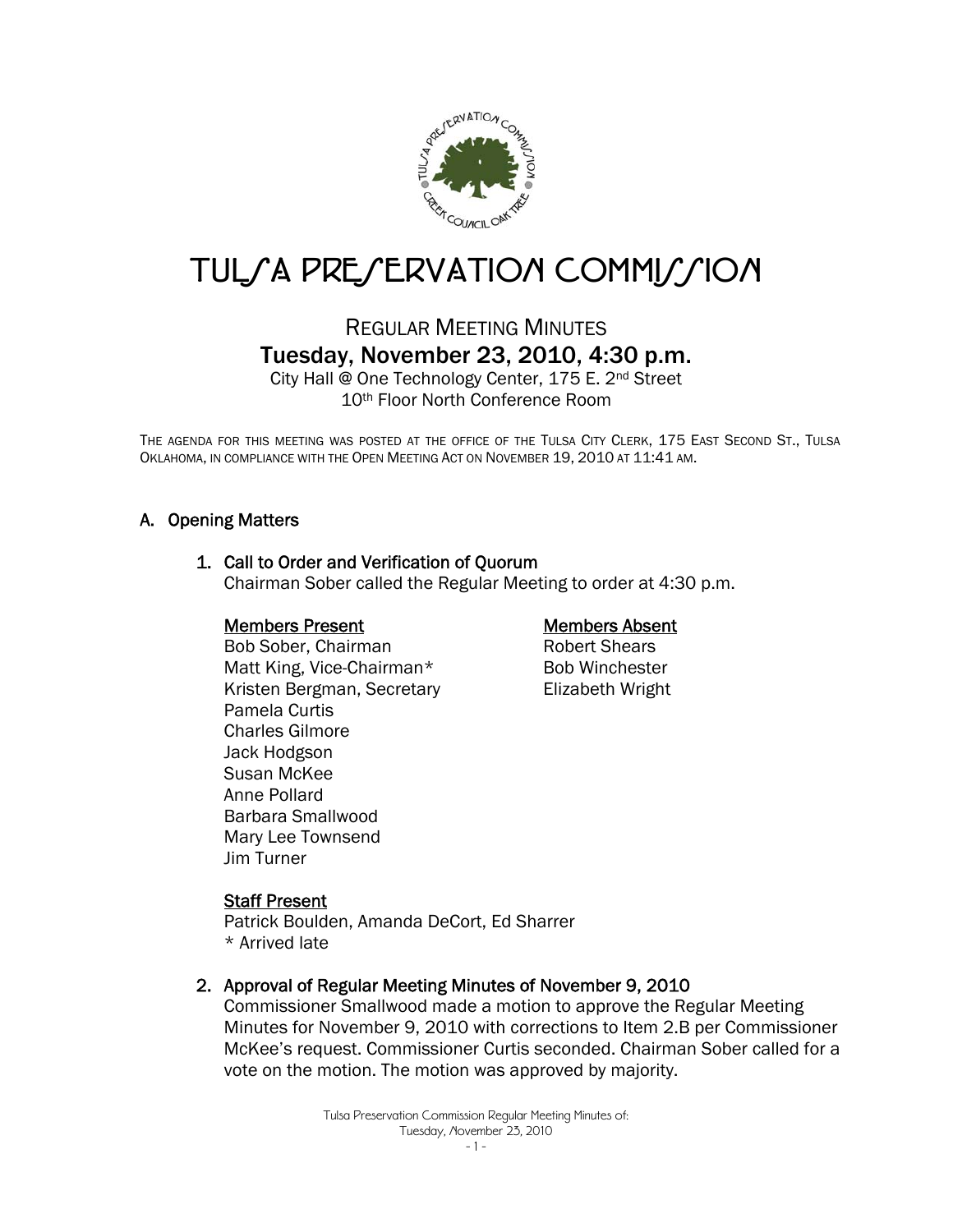| In Favor     | Opposed |
|--------------|---------|
| 1. Bergman   | None    |
| 2. Curtis    |         |
| 3. Gilmore   |         |
| 4. Hodgson   |         |
| 5. King      |         |
| 6. McKee     |         |
| 7. Pollard   |         |
| 8. Smallwood |         |
| 9. Sober     |         |

10. Townsend

#### 3. Disclosure of Conflicts of Interest

No one reported a conflict of interest with the proposals on the agenda.

Abstaining 1. Turner

## B. Actionable Items

# 1. COA-10-036 / 2223 E. 19th Street (Yorktown)

Applicant: Janet Kellogg

*Application Date: November 23, 2010*

Request: Remove existing concrete front steps with new brick steps to correct uneven risers. Brick will match existing porch stem wall. Replace existing 4' concrete walk and steps leading to driveway with new 5' brick walk and steps.

Mr. Sharrer presented Ms. Kelloggs' Certificate of Appropriateness application to the Commission and read the applicable guidelines for this district. Ms. Kellogg was present to answer questions.

Commissioner Townsend made a motion to approve the application with no conditions. Commissioner Smallwood seconded the motion. Chairman Sober asked for a vote on the motion.

Not Present None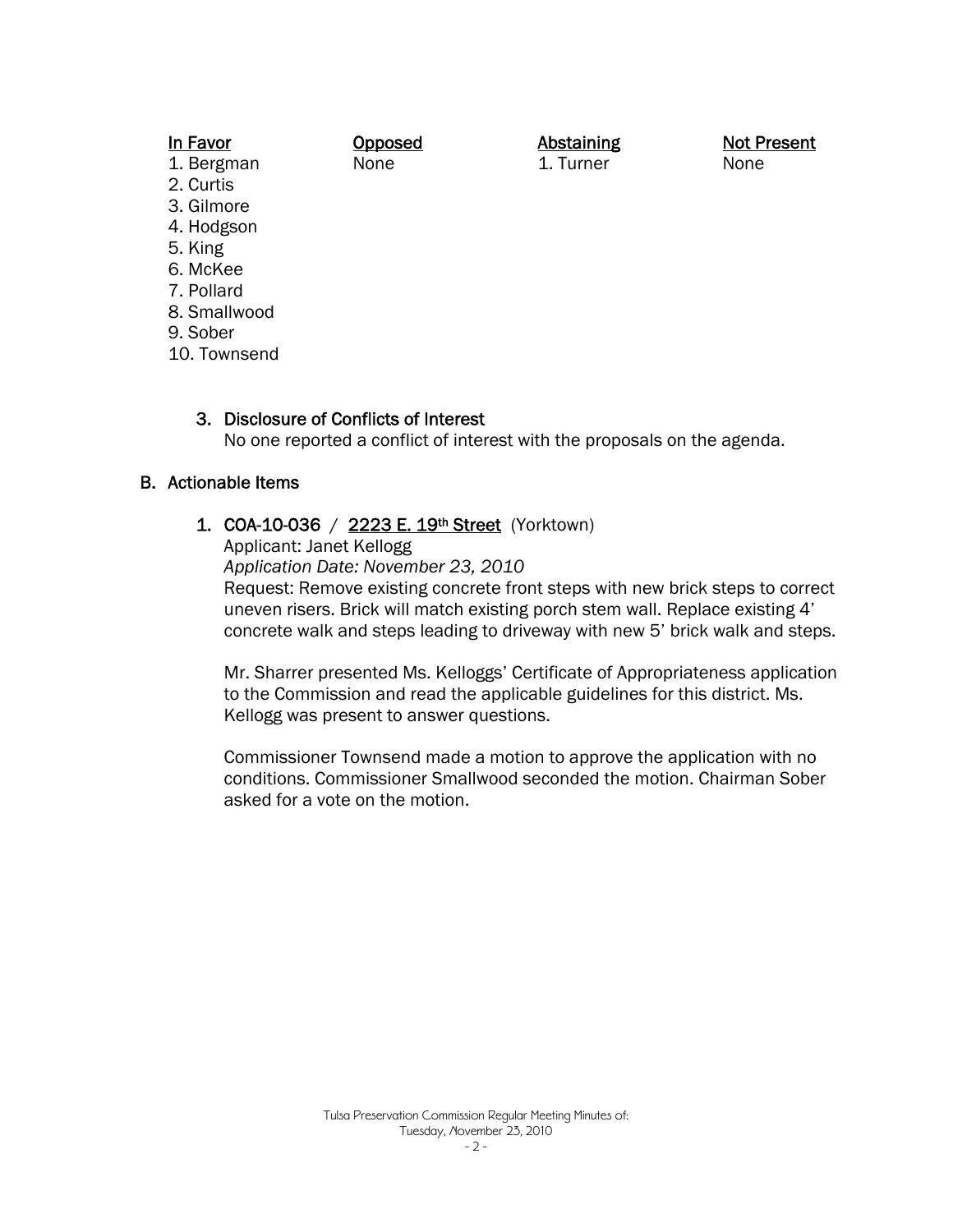| Vote: 2223 E. 19th Street, Kellogg                                 |         |                   |                    |
|--------------------------------------------------------------------|---------|-------------------|--------------------|
| In Favor                                                           | Opposed | <b>Abstaining</b> | <b>Not Present</b> |
| 1. Bergman                                                         | None    | None              | None               |
| 2. Curtis                                                          |         |                   |                    |
| 3. Gilmore                                                         |         |                   |                    |
| 4. Hodgson                                                         |         |                   |                    |
| 5. King                                                            |         |                   |                    |
| 6. McKee                                                           |         |                   |                    |
| 7. Pollard                                                         |         |                   |                    |
| 8. Smallwood                                                       |         |                   |                    |
| 9. Sober                                                           |         |                   |                    |
| 10. Townsend                                                       |         |                   |                    |
| 11. Turner                                                         |         |                   |                    |
| The motion was Approved Unanimously by members present and voting. |         |                   |                    |

Yorktown Guidelines cited: A.1.4.1, A.1.4.2

# 2. COA-10-037 / 210 W. Golden Street (Brady Heights)

Applicants: Cassandra Peters & Jeremy Grodhaus *Application Date: November 23, 2010* 

Request, Part 1: Install single-lite wood awning window in north dormer.

Mr. Sharrer presented Part 1 of the Certificate of Appropriateness application to the Commission and read the applicable guidelines for this district. Mr. Grodhaus was present for questions. Commissioner King made a motion to approve part 1 of the application with no conditions. Commissioner Townsend seconded the motion. Chairman Sober asked for a vote on the motion.

#### Vote: 210 W. Golden Street, Part 1

| In Favor     | <u>Opposed</u> | <b>Abstaining</b> | <b>Not Present</b> |
|--------------|----------------|-------------------|--------------------|
| 1. Bergman   | None           | None              | None               |
| 2. Curtis    |                |                   |                    |
| 3. Gilmore   |                |                   |                    |
| 4. Hodgson   |                |                   |                    |
| 5. King      |                |                   |                    |
| 6. McKee     |                |                   |                    |
| 7. Pollard   |                |                   |                    |
| 8. Smallwood |                |                   |                    |
| 9. Sober     |                |                   |                    |
| 10. Townsend |                |                   |                    |
| 11. Turner   |                |                   |                    |

The motion was Approved Unanimously by members present and voting. Brady Heights Guidelines cited: General Requirements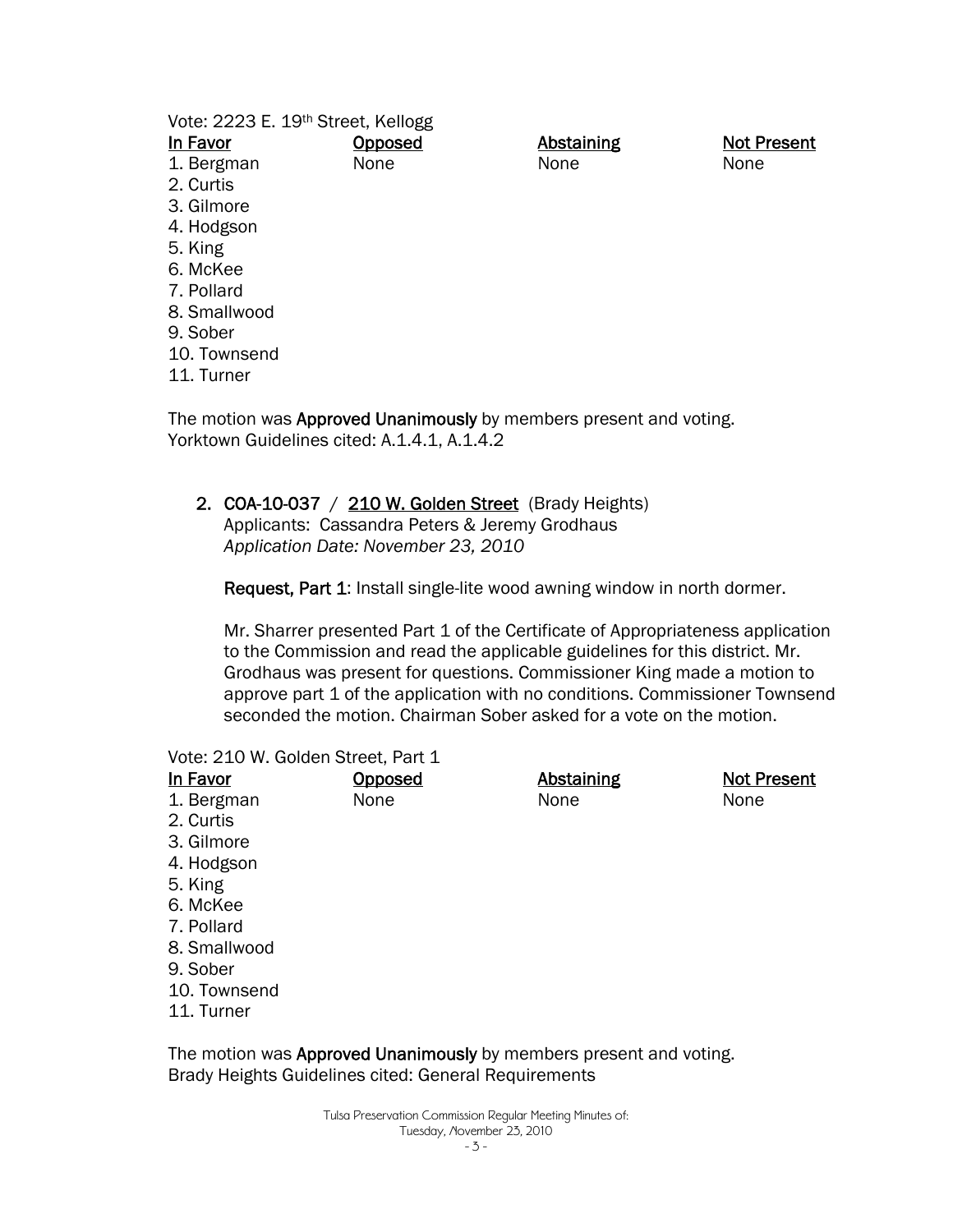Request, Part 2: Replace existing, non-original front door with new 1-lite wood Craftsman door. Existing sidelights to remain.

Mr. Sharrer presented part 2 of the Certificate of Appropriateness application to the Commission and read the applicable guidelines for this district. Commissioner Smallwood made a motion to approve part 2 of the application with no conditions. Commissioner Townsend seconded the motion. Chairman Sober asked for a vote on the motion.

Vote: 210 W. Golden Street, Part 2

| In Favor     | Opposed | <b>Abstaining</b> | <b>Not Present</b> |
|--------------|---------|-------------------|--------------------|
| 1. Bergman   | None    | None              | None               |
| 2. Curtis    |         |                   |                    |
| 3. Gilmore   |         |                   |                    |
| 4. Hodgson   |         |                   |                    |
| 5. King      |         |                   |                    |
| 6. McKee     |         |                   |                    |
| 7. Pollard   |         |                   |                    |
| 8. Smallwood |         |                   |                    |
| 9. Sober     |         |                   |                    |
| 10. Townsend |         |                   |                    |
| 11. Turner   |         |                   |                    |

The motion was **Approved Unanimously** by members present and voting. Brady Heights Guidelines cited: General Guidelines

Request, Part 3: Install new front porch light fixture, 14" x 10.5".

Mr. Sharrer presented part 3 of the Certificate of Appropriateness application to the Commission and read the applicable guidelines for this district. Commissioner Townsend made a motion to approve part 3 of the application with no conditions. Commissioner Pollard seconded the motion. Chairman Sober asked for a vote on the motion.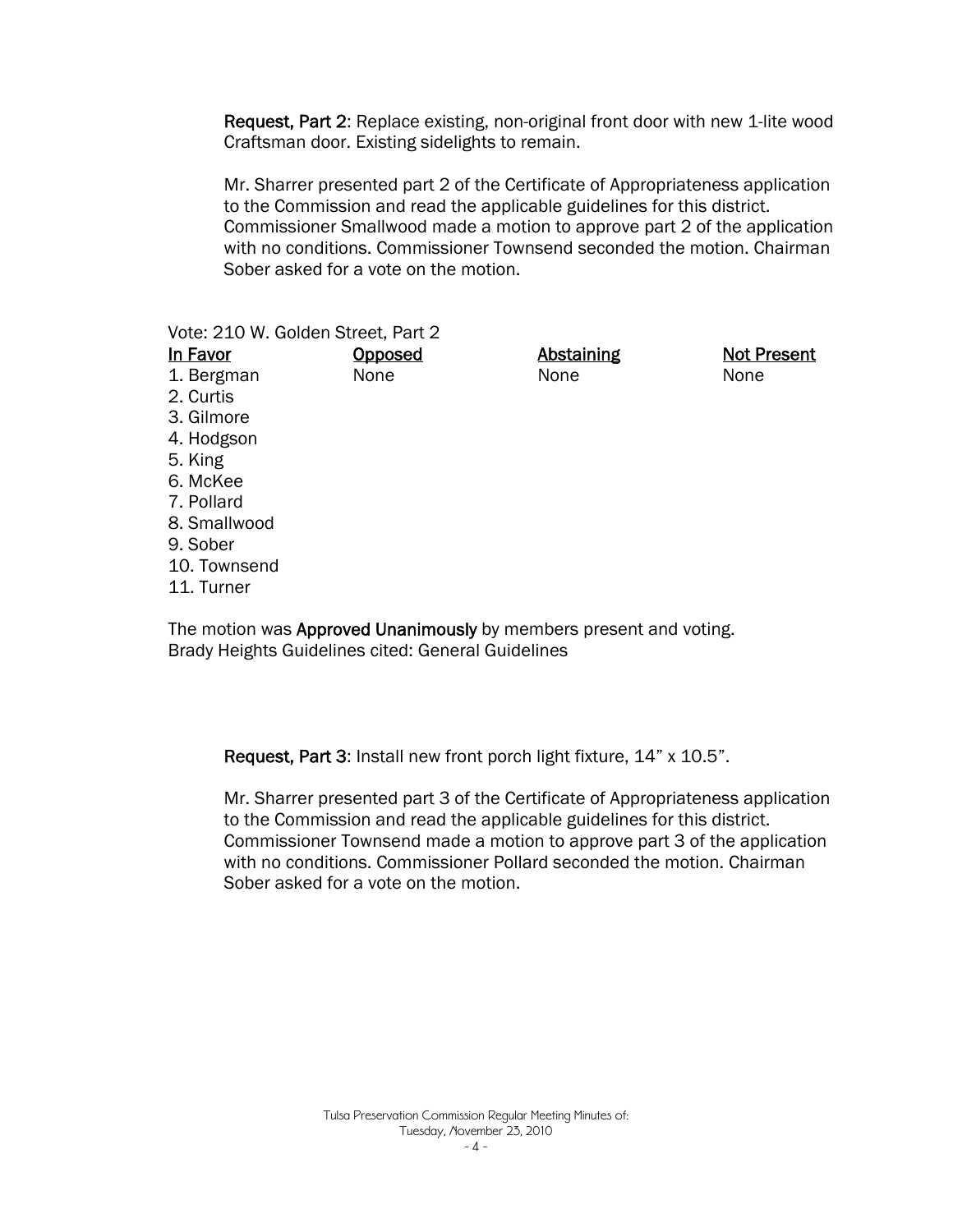| Vote: 210 W. Golden Street, Part 3                                       |         |                   |                    |
|--------------------------------------------------------------------------|---------|-------------------|--------------------|
| In Favor                                                                 | Opposed | <b>Abstaining</b> | <b>Not Present</b> |
| 1. Bergman                                                               | None    | None              | None               |
| 2. Curtis                                                                |         |                   |                    |
| 3. Gilmore                                                               |         |                   |                    |
| 4. Hodgson                                                               |         |                   |                    |
| 5. King                                                                  |         |                   |                    |
| 6. McKee                                                                 |         |                   |                    |
| 7. Pollard                                                               |         |                   |                    |
| 8. Smallwood                                                             |         |                   |                    |
| 9. Sober                                                                 |         |                   |                    |
| 10. Townsend                                                             |         |                   |                    |
| 11. Turner                                                               |         |                   |                    |
| The motion was <b>Annroved Unanimously</b> by members present and voting |         |                   |                    |

The motion was **Approved Unanimously** by members present and voting. Brady Heights Guidelines cited: General Guidelines

Request, Part 4: Repair/replace elements of front porch, including new tongue and groove flooring, beaded-board ceiling, and new Craftsman-style balustrade, according to plans submitted.

Mr. Sharrer presented part 4 of the Certificate of Appropriateness application to the Commission and read the applicable guidelines for this district. Commissioner Gilmore made a motion to approve part 4 of the application with no conditions. Commissioner McKee seconded the motion. Chairman Sober asked for a vote on the motion.

#### Vote: 210 W. Golden Street, Part 4

| In Favor     | Opposed | <b>Abstaining</b> | <b>Not Present</b> |
|--------------|---------|-------------------|--------------------|
| 1. Bergman   | None    | None              | None               |
| 2. Curtis    |         |                   |                    |
| 3. Gilmore   |         |                   |                    |
| 4. Hodgson   |         |                   |                    |
| 5. King      |         |                   |                    |
| 6. McKee     |         |                   |                    |
| 7. Pollard   |         |                   |                    |
| 8. Smallwood |         |                   |                    |
| 9. Sober     |         |                   |                    |
| 10. Townsend |         |                   |                    |
| 11. Turner   |         |                   |                    |

The motion was Approved Unanimously by members present and voting. Brady Heights Guidelines cited: Porches, Preferred Option, 1-2, Second Preference, 1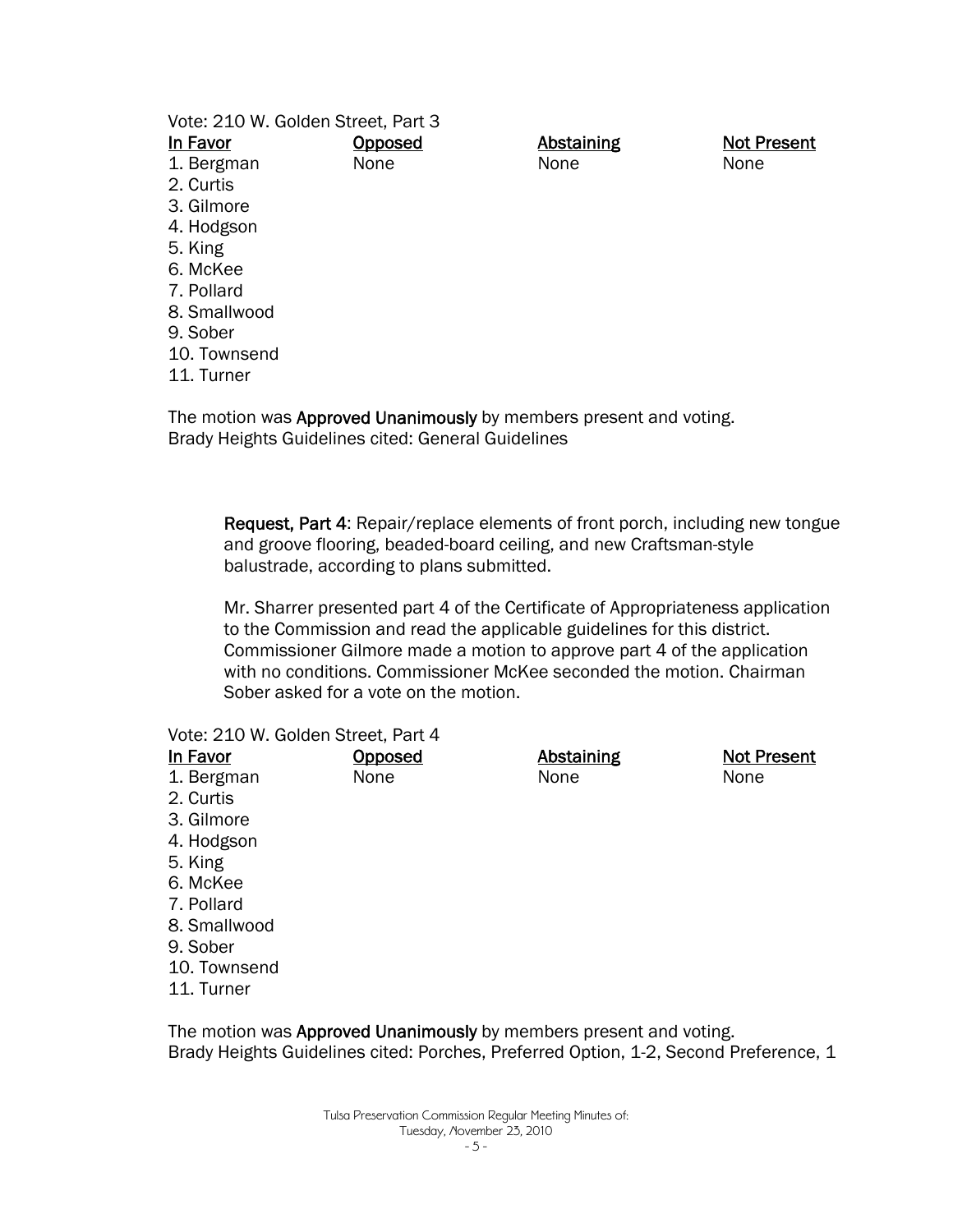3. COA-10-038 / 315 E. 20th Street (North Maple Ridge)

Applicants: Kristi & Stan Prough *Application Date: November 16, 2010*  Request: Construct a 310 square foot (20'7 x 15'2) one-story addition on northeast corner of house according to plans submitted.

Mr. Sharrer presented the Proughs' Certificate of Appropriateness application to the Commission and read the applicable guidelines for this district. Ms. Prough and her builder, Bill Powers, were present to answer questions.

Commissioner King made a motion to approve the application with no conditions. Commissioner Townsend seconded the motion. Chairman Sober asked for a vote on the motion.

Vote: 315 E. 20th Street

| In Favor     | Opposed | <b>Abstaining</b> | <b>Not Present</b> |
|--------------|---------|-------------------|--------------------|
| 1. Bergman   | None    | None              | None               |
| 2. Curtis    |         |                   |                    |
| 3. Gilmore   |         |                   |                    |
| 4. Hodgson   |         |                   |                    |
| 5. King      |         |                   |                    |
| 6. McKee     |         |                   |                    |
| 7. Pollard   |         |                   |                    |
| 8. Smallwood |         |                   |                    |
| 9. Sober     |         |                   |                    |
| 10. Townsend |         |                   |                    |
| 11. Turner   |         |                   |                    |
|              |         |                   |                    |

The motion was **Approved Unanimously** by members present and voting. North Maple Ridge Guidelines cited: B1.0.1 - B1.0.3, B1.2.1, B1.2.2, B1.3.2

4. COA-10-039 / 1616 S. Troost Avenue (Swan Lake) Applicant: Matt Gomez *Application Date: November 23, 2010*  Work completed prior to COA application

Request: Replace deteriorated front porch with new front deck, 10' x 20', with 30" railing and 2" x 2" balusters.

Mr. Sharrer presented Mr. Gomez's Certificate of Appropriateness application to the Commission and read the applicable guidelines for this district. Mr. Gomez was present to answer questions.

After the presentation, the discussion centered around whether the deck that had been constructed was appropriate for the district. The deck protruded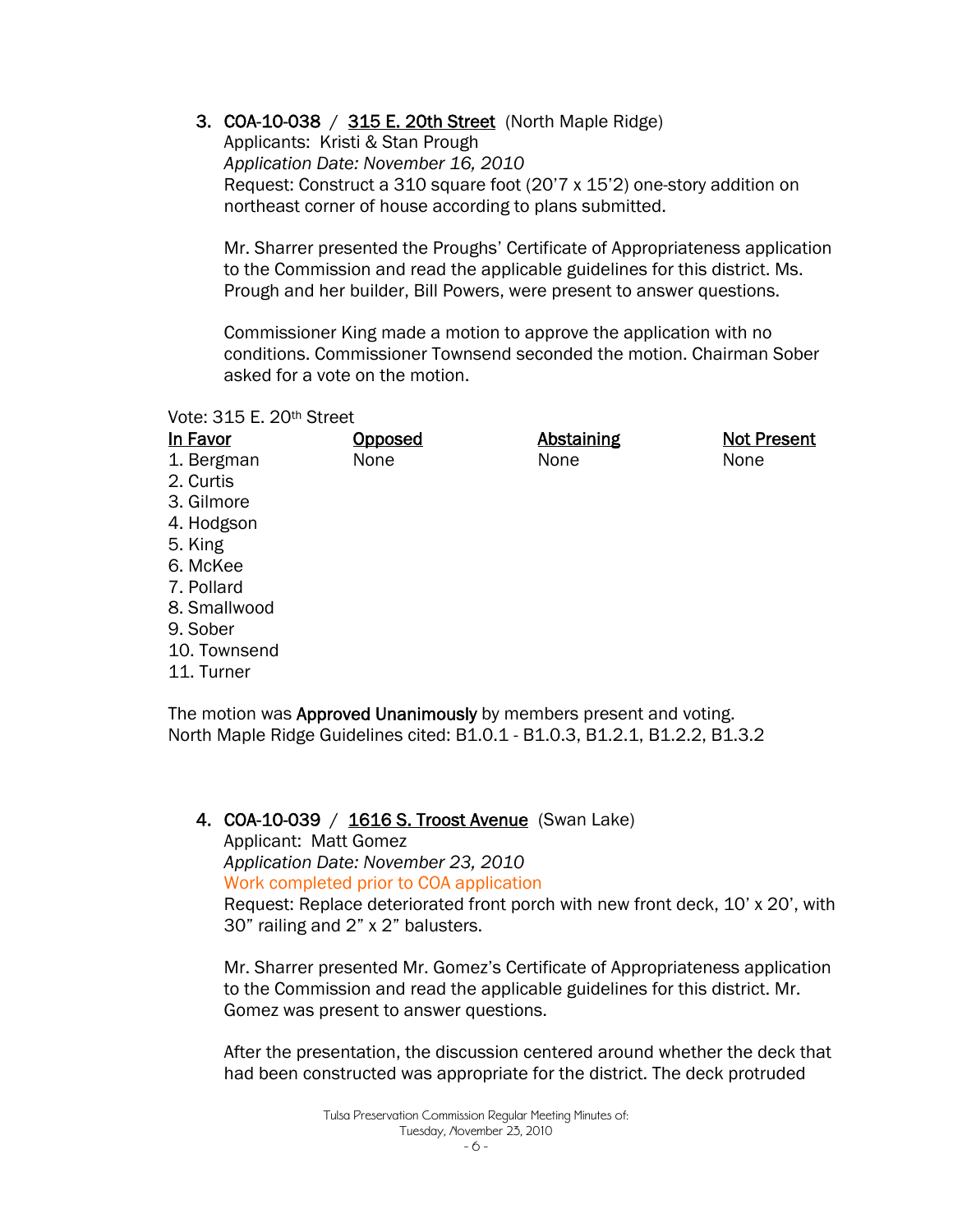more than 2 feet past the dimensions of the previously existing porch on two sides of the construction.

Commissioner Townsend made a motion to deny the application due to the construction being incompatible with the design guidelines for the neighborhood. Commissioner Curtis seconded the motion. Chairman Sober asked for a vote on the motion.

#### Vote: 1616 S Troost Avenue

| In Favor     | <u>Opposed</u> | <b>Abstaining</b> | <b>Not Present</b> |
|--------------|----------------|-------------------|--------------------|
| 1. Bergman   | None           | 1. Turner         | None               |
| 2. Curtis    |                |                   |                    |
| 3. Gilmore   |                |                   |                    |
| 4. Hodgson   |                |                   |                    |
| 5. King      |                |                   |                    |
| 6. McKee     |                |                   |                    |
| 7. Pollard   |                |                   |                    |
| 8. Smallwood |                |                   |                    |
| 9. Sober     |                |                   |                    |
| 10. Townsend |                |                   |                    |

The motion to deny was Approved by Majority of members present and voting. Swan Lake Guidelines cited: A1.4.1, A1.4.2

#### 5. COA-10-040 / 1520 S. Newport Avenue (North Maple Ridge)

Applicant: Debra Grimm *Application Date: November 23, 2010*  Request: Replace existing deteriorated concrete slab driveway with new concrete ribbon driveway of 27" wide paving strips.

Mr. Sharrer presented Ms. Grimm's Certificate of Appropriateness application to the Commission and read the applicable guidelines for this district. Ms. Grimm was not present. Commissioner Townsend made a motion to approve the application with no conditions. Commissioner Pollard seconded the motion. Chairman Sober asked for a vote on the motion.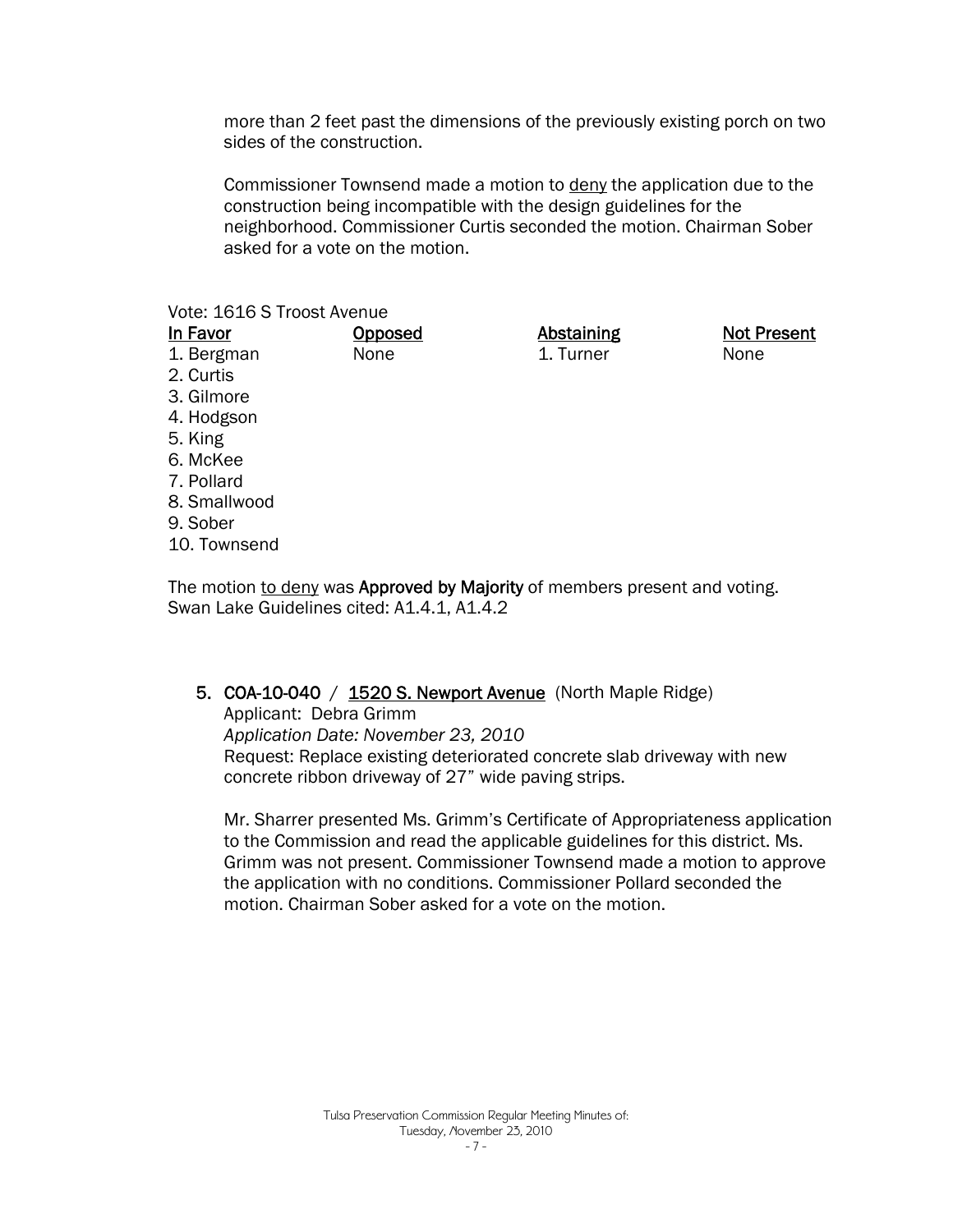Vote: 1520 S. Newport Avenue

| In Favor     | <b>Opposed</b> | <b>Abstaining</b> | <b>Not Present</b> |
|--------------|----------------|-------------------|--------------------|
| 1. Bergman   | None           | None              | None               |
| 2. Curtis    |                |                   |                    |
| 3. Gilmore   |                |                   |                    |
| 4. Hodgson   |                |                   |                    |
| 5. King      |                |                   |                    |
| 6. McKee     |                |                   |                    |
| 7. Pollard   |                |                   |                    |
| 8. Smallwood |                |                   |                    |
| 9. Sober     |                |                   |                    |
| 10. Townsend |                |                   |                    |
| 11. Turner   |                |                   |                    |
|              |                |                   |                    |

The motion was **Approved Unanimously** by members present and voting. North Maple Ridge Guidelines cited: B1.1.2

## 6. COA-10-041 /  $1014$  N. Cheyenne Avenue (Brady Heights)

Applicant: David R. Smith *Application Date: November 23, 2010*  Request: Install wooden hand rail at steps to city sidewalk according to plans submitted.

Mr. Sharrer presented Mr. Smith's Certificate of Appropriateness application to the Commission and read the applicable guidelines for this district. Mr. Smith was not present. Commissioner Townsend made a motion to deny the application. Commissioner Pollard seconded the motion. Chairman Sober asked for a vote on the motion.

#### Vote: 1014 N. Cheyenne Avenue

| In Favor     | <b>Opposed</b> | <b>Abstaining</b> | <b>Not Present</b> |
|--------------|----------------|-------------------|--------------------|
| 1. Bergman   | None           | None              | None               |
| 2. Curtis    |                |                   |                    |
| 3. Gilmore   |                |                   |                    |
| 4. Hodgson   |                |                   |                    |
| 5. King      |                |                   |                    |
| 6. McKee     |                |                   |                    |
| 7. Pollard   |                |                   |                    |
| 8. Smallwood |                |                   |                    |
| 9. Sober     |                |                   |                    |
| 10. Townsend |                |                   |                    |

11. Turner

The motion to deny was Approved Unanimously by members present and voting. Brady Heights Guidelines cited: Additions, Building Site, 3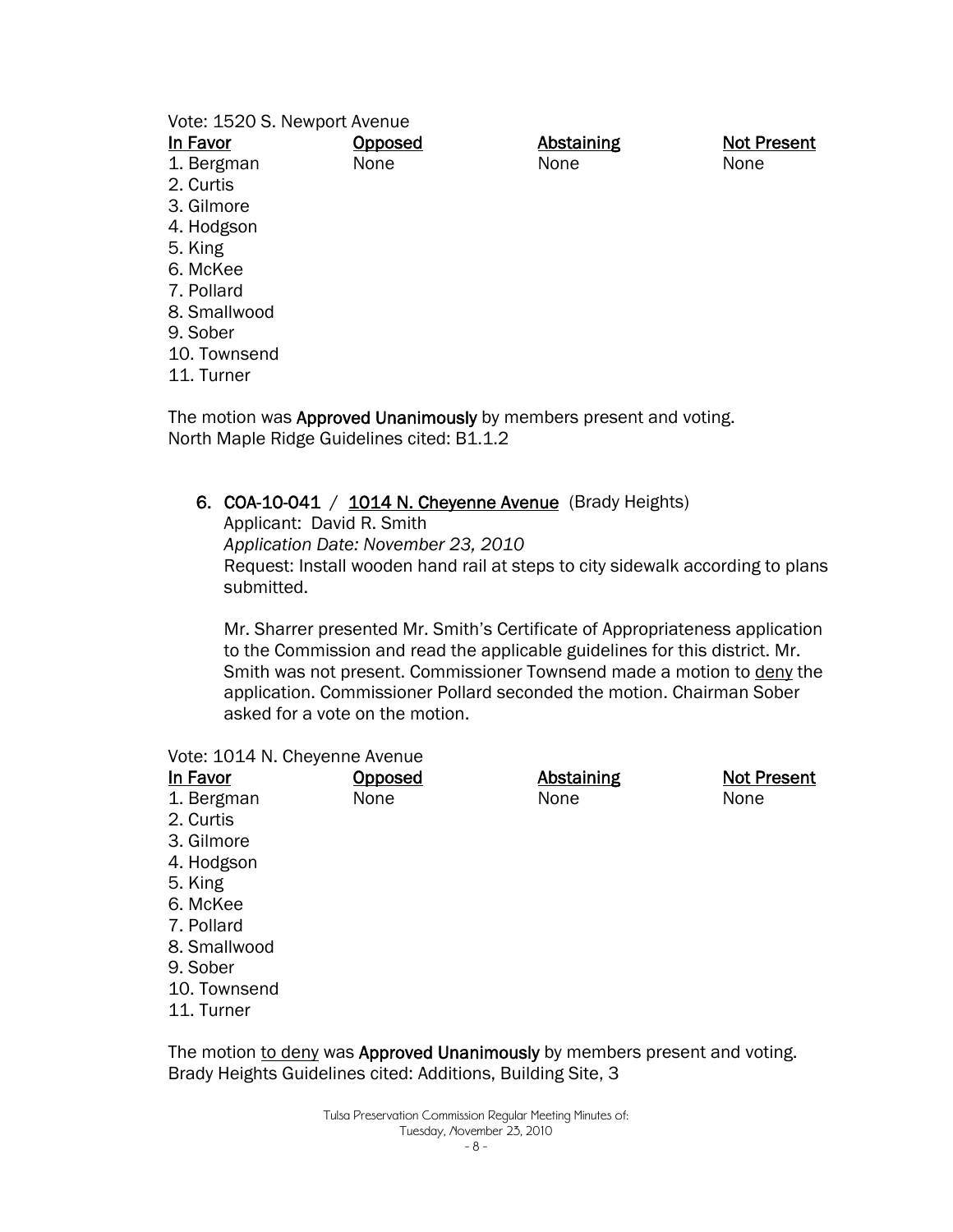## 7. Proposed Amendment to Historic Preservation Ordinance Update regarding Historic Property Owners and HP Zoning Districts (Implementation Committee)

Commissioner Smallwood proposed an amendment to the TPC's requested changes to the Historic Preservation Ordinance. In the section describing the membership requirements for Historic Property Owners, she suggested adding language that would require one of the four owners live in an HP-zoned neighborhood in order to ensure the Commission always has representation from the HP-zoned districts.

After discussion, Commissioner Smallwood made a motion to add the proposed amendment to the TPC's requested ordinance changes. Commissioner Townsend seconded the motion. Chairman Sober asked for a vote on the motion.

Vote: Proposed Amendment to Historic Preservation Ordinance Update

| Opposed | <b>Abstaining</b> | <b>Not Present</b> |
|---------|-------------------|--------------------|
| None    | None              | None               |
|         |                   |                    |
|         |                   |                    |
|         |                   |                    |
|         |                   |                    |
|         |                   |                    |
|         |                   |                    |
|         |                   |                    |
|         |                   |                    |
|         |                   |                    |
|         |                   |                    |
|         |                   |                    |

The motion was Approved Unanimously by members present and voting.

# 8. Amendment to Rules of Procedure (Rules & Regulations Committee)

Commissioner Gilmore proposed an amendment of the Commission's Rules and Regulations. The proposal would strike the words "votes cast" and replace them with the word "Owners" in the last sentence of paragraph three, Article VII, Section 5. This amendment would make the language consistent within that section of the Rules and Regulations.

After discussion, Commissioner Gilmore made a motion in favor of the proposed amendment to the Rules and Regulations. Commissioner Townsend seconded the motion. Chairman Sober asked for a vote on the motion.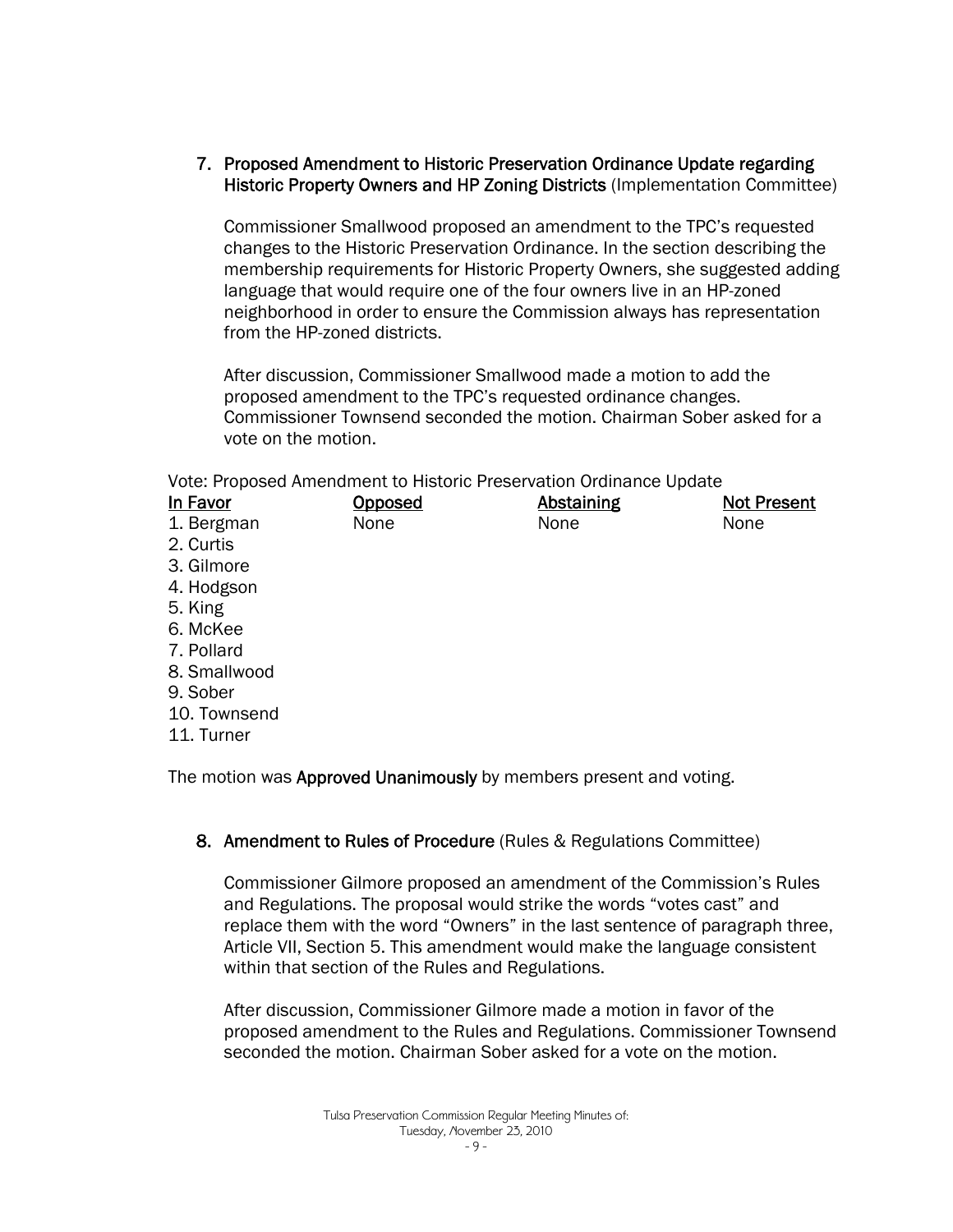Vote: Amendment to Rules of Procedure

| In Favor     | Opposed | <b>Abstaining</b> | <b>Not Present</b> |
|--------------|---------|-------------------|--------------------|
| 1. Bergman   | None    | None              | None               |
| 2. Curtis    |         |                   |                    |
| 3. Gilmore   |         |                   |                    |
| 4. Hodgson   |         |                   |                    |
| 5. King      |         |                   |                    |
| 6. McKee     |         |                   |                    |
| 7. Pollard   |         |                   |                    |
| 8. Smallwood |         |                   |                    |
| 9. Sober     |         |                   |                    |
| 10. Townsend |         |                   |                    |
| 11. Turner   |         |                   |                    |
|              |         |                   |                    |

The motion was **Approved Unanimously** by members present and voting.

# 9. Report to Planning Commission about Proposed Amendment to Planned Unit Development Section of Zoning Code (Legal)

Mr. Boulden provided an update on the Tulsa Metropolitan Area Planning Commission's (TMAPC) proposal to amend the Planned Unit Development (PUD) section of the Zoning Code. First, Mr. Boulden explained how a PUD works and how it allows uses (residential, commercial, parking) to be reallocated between lots within the boundaries of a PUD.

The TMAPC proposal would amend the Zoning Code to not allow uses to be reallocated via the PUD process to lots that have Historic Preservation Overlay Zoning. For example, reallocating parking to a residentially-zoned lot in an HP zoned neighborhood would no longer be permitted via the PUD process.

Mr. Boulden reported that the TMAPC will hold a public hearing on the proposed amendment on Tuesday, December 7. Once that hearing has taken place, the TMAPC is required to report its findings to the City Council within 30 days. The TMAPC has the option to continue the hearing as well.

Ms. DeCort reported that TMAPC Chair Michelle Cantrell has asked the TPC to review and submit its collective opinion on the proposed amendment to the TMAPC via letter or report.

Commissioner Gilmore suggested that the TPC's report be worded to state that the proposed amendment "may be one solution to address the issues in protecting the boundaries of HP Zoned neighborhoods, and that there may be other solutions to consider."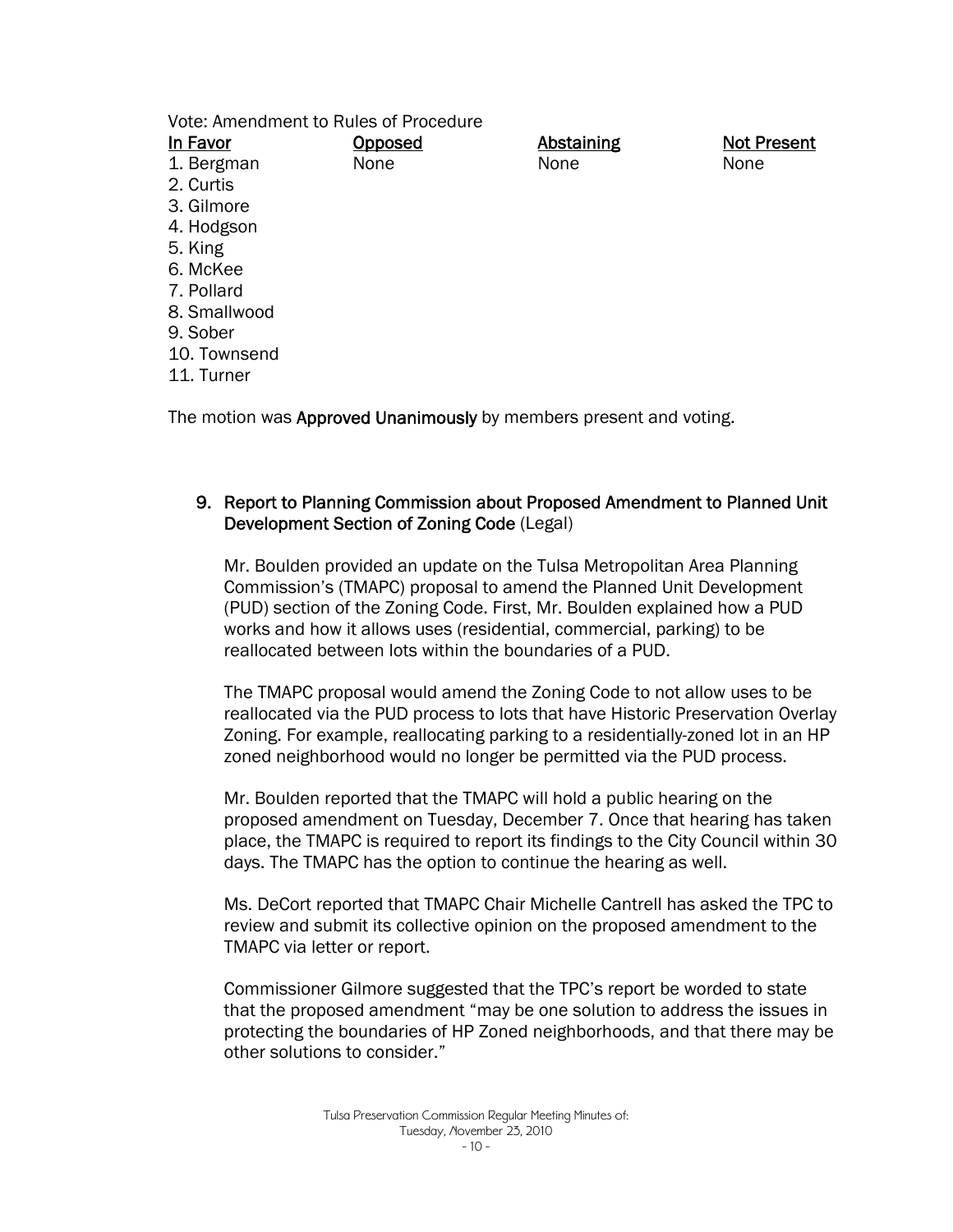After further discussion, Commissioner Gilmore made a motion to submit a report to the TMAPC using his proposed language. Commissioner King seconded the motion. Chairman Sober asked for a vote on the motion.

Vote: Report to Planning Commission about Proposed Amendment to Planned Unit Development Section of Zoning Code

| In Favor                                                           | Opposed | Abstaining | <b>Not Present</b> |
|--------------------------------------------------------------------|---------|------------|--------------------|
| 1. Bergman                                                         | None    | None       | None               |
| 2. Curtis                                                          |         |            |                    |
| 3. Gilmore                                                         |         |            |                    |
| 4. Hodgson                                                         |         |            |                    |
| 5. King                                                            |         |            |                    |
| 6. McKee                                                           |         |            |                    |
| 7. Pollard                                                         |         |            |                    |
| 8. Smallwood                                                       |         |            |                    |
| 9. Sober                                                           |         |            |                    |
| 10. Townsend                                                       |         |            |                    |
| 11. Turner                                                         |         |            |                    |
| The motion was Approved Unanimously by members present and voting. |         |            |                    |

C. Reports

#### 1. Staff/Legal Report

Ms. DeCort reported that she met with a group of Greenwood Avenue merchants to discussion a possible National Register Nomination for the Greenwood district.

Mr. Boulden reported on the proposed Historic Preservation Ordinance changes that will appear in front of City Council at their committee meetings on November 30. He has written the ordinance amendment to be effective as of February 1, 2011. Regarding the membership configuration, Mr. Boulden crafted a phased-in approach to reducing the number of Commissioners. As of the effective date of February 1, the number of Professional members would be reduced by two and the ex-officio members would become non-voting. The Commission would be 11 voting members plus two non-voting members as of February 1.

The ordinance calls for all Commissioner terms to expire on October 1, 2011 so that the terms can be staggered. Mr. Boulden wrote the amendment so that the Commission would be reduced the desired 9 voting members at that time. The ordinance changes call for the number of Historic Property Owners to be reduced from 6 to 4, which would be easiest achieved during the